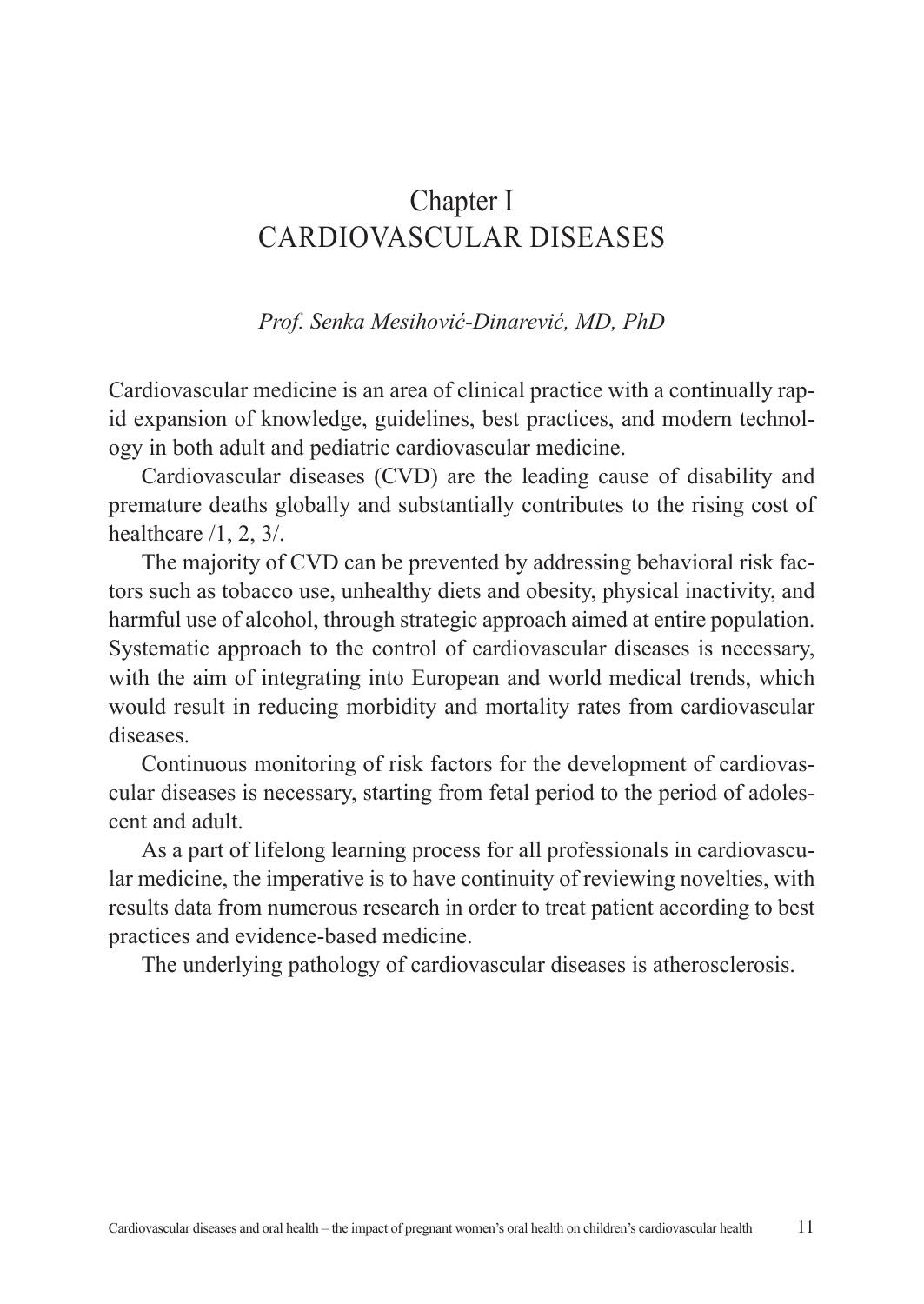

*Figure 1. Blood vessel with fatty streak obstructing the lumen Source: https://med.stanford.edu/news/all-news/2020/06/unregulated-artery-cellgrowth-may-drive-atherosclerosis.html*

Atherosclerosis is the most common arterial disease characterized by the reduction in the lumen of the blood vessel due to local plaque or atheroma thickening (2–4). It is one of the leading causes of mortality in developed countries. Of the ten most common causes of death, six are related to heart and blood vessels as a result of atherosclerosis. Atherosclerosis begins in childhood, but the patient is asymptomatic for a long time. Symptoms develop over many years, and at around 50 years of age health rapidly begins to deteriorate.

Cardiovascular disease, atherosclerosis is an interdisciplinary problem that is treated by: cardiologist, neurologist, epidemiologist, nutritionist and other specialists.

The most important *risk factors* for the development of atherosclerotic disease are:

- hyperlipidemia,
- hypertension,
- smoking,
- diabetes,
- high fibrinogen,
- male and younger sex,
- menopause in women taking oral contraceptives or hormonal therapy only in the presence of other risk factors,
- increased weight,
- elevated level homocysteine,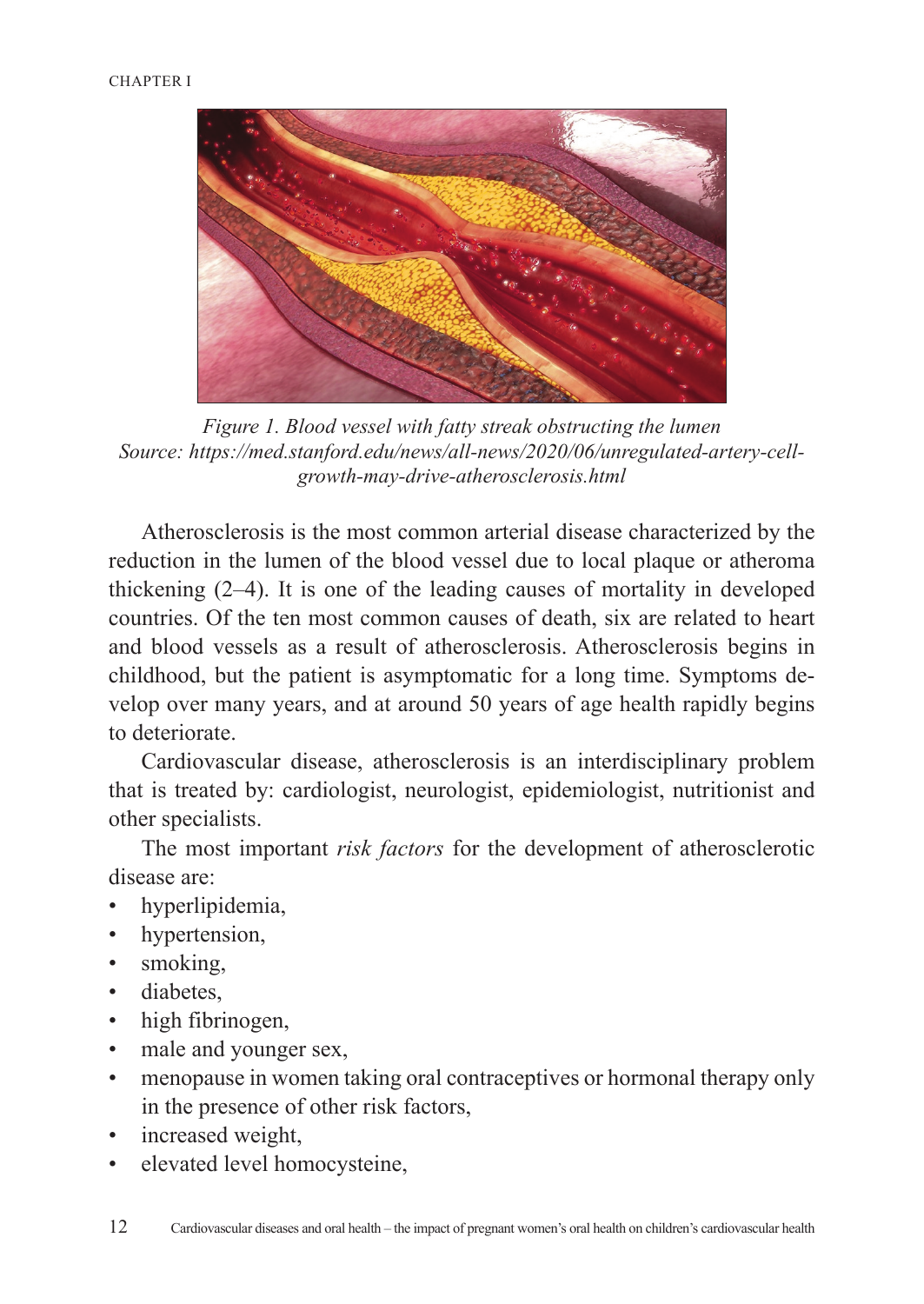- lack of physical activity,
- inheritance and
- immune response in some diseases (5,6)

#### *Consequences of atherosclerosis* are:

- coronary or ischemic heart disease, in particular, myocardial infarction,
- cerebrovascular disease and
- cerebrovascular events (80% of all myocardial infarction and strokes occur due to atherosclerosis),
- narrowing or blocking of peripheral arteries, and carotid arteries, especially in legs, which can lead to gangrene (7,8).

Since there is no specific cure for atherosclerosis, the best way to avoid it is prevention. In the US and Western Europe, where risk factors have been preventively eliminated long time ago, mortality rate "fell" below 50%. Prevention includes avoiding risk factors: normal body weight in relation to sex, age and height is preferred instead of obesity, working out or speed walking at least half an hour a day because skeletal muscles designed for movement make up 40% of our bodies (5,6).

The aim of primary prevention is to prevent the occurrence of risk factors for atherosclerosis, and the secondary is to prevent the development of aggravation of the illness along with the reduction or control of existing risks.

*Modification of risk factors has been shown to reduce mortality and morbidity* in people with diagnosed or undiagnosed cardiovascular disease. Several forms of therapy can prevent coronary, cerebral and peripheral vascular events.

Decisions about whether to start specific preventive action, and with what degree of intensity, should be guided by estimation of the risk of any such vascular event. The risk prediction charts that accompany these guidelines allow treatment to be targeted according to simple predictions of absolute cardiovascular risk.

Due to CVD 17,5 million people die worldwide, which is 30% of all global deaths (9).

Around 1.5 billion lives are lost due to premature death and disability, and CVD is responsible for 10%.

The mortality rate in Europe region was 9,6 million, out of which cardiovascular diseases were responsible for 4.9 million or 51% of deaths. 34.4 million years of life is lost due to premature death and disability, which represents 30% of total number of years of life lost from all causes of death.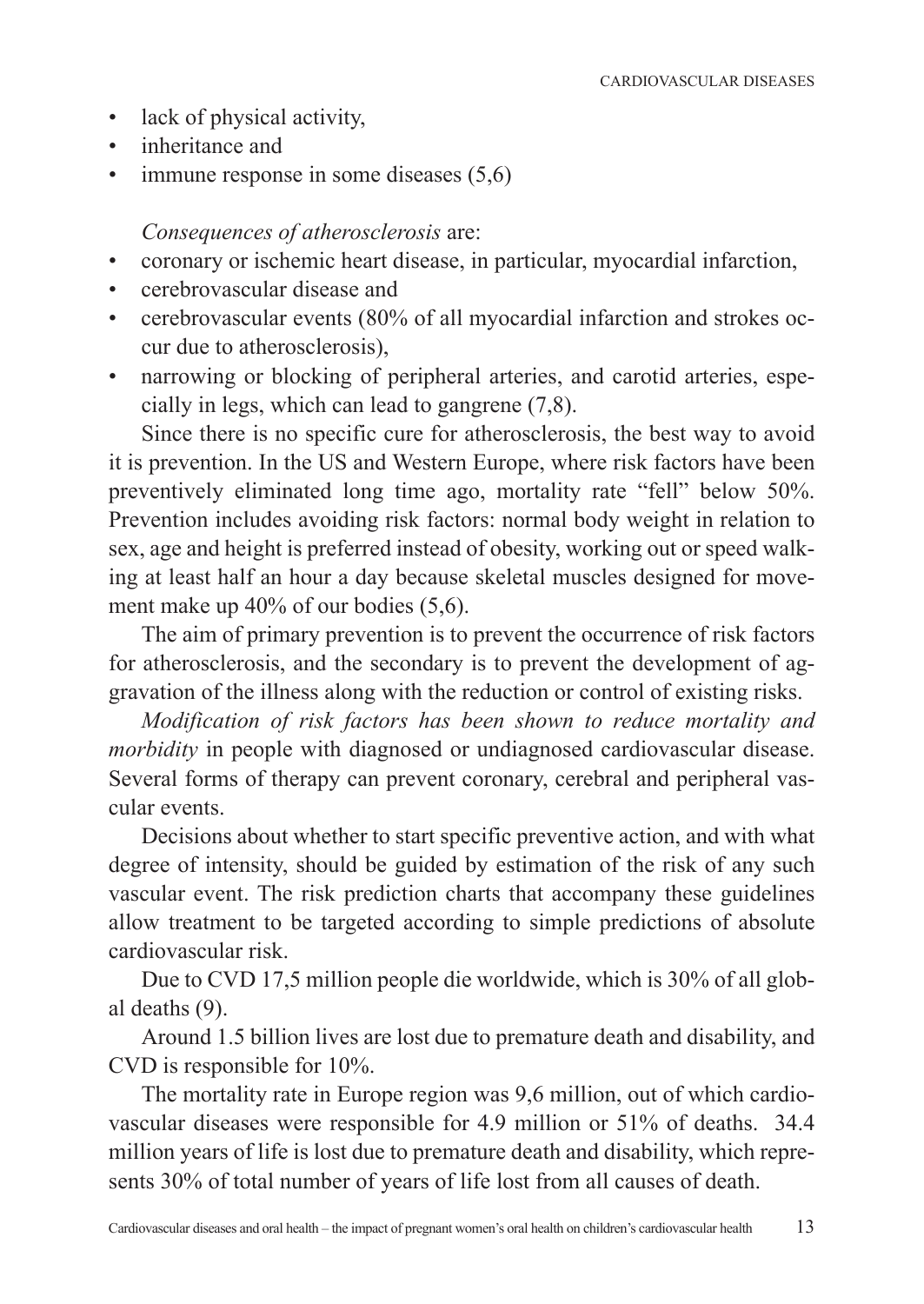In the Balkan region in the last few years, mortality rate for cardiovascular diseases ranges from 48% to 57% of total number of deaths.

Extensive research studies of risk factors, morbidity and mortality of cardiovascular diseases and epidemiological research of other noncommunicable diseases strongly support multifactorial, socio-ecological paradigm.

Early detection and reduction of risk factors, which are included in the prevention and control of cardiovascular diseases program, can be accomplished if we shift the focus of the health care onto the primary level in order to stop morbidity and mortality rate with more rational measures (cheaper cost-effective health measures) (10).

According to the World Health Organization, over three quarters of CVD deaths can be prevented by appropriate lifestyle changes.

CVD prevention as a major challenge for the general population, politicians, and healthcare workers alike, is defined as a "coordinated set of actions, at public and individual level, aimed at eradicating, eliminating, or minimizing the impact of CVDs and their related disability". The bases of prevention is rooted in cardiovascular epidemiology and evidence-based medicine. (10,11).

A lifetime approach to cardiovascular risk is important since both risk and prevention are dynamic and continuous as *patients ages and/or accumulate co-morbidities*. That means, apart from improving lifestyle and reducing risk factor levels in patients with established cardiovascular disease (CVD) and those at increased risk of developing CVD, healthy people of all ages should be encouraged to adopt a healthy lifestyle. Healthcare professionals in their clinical practice, play an important role in helping patients to achieve this.

Coronary artery disease mortality has declined since the 1980s, particularly in high-income regions (16,17). Coronary artery disease rates are now less than half what they were in the early 1980s in many countries in Europe, due to *preventive measures including the success of anti-smoking laws.*

However, inequalities between countries persist and many risk factors, particularly obesity (18) and diabetes mellitus (DM), (19) have been increasing substantially. If prevention was practiced as instructed it would markedly reduce the prevalence of CVD.

Prevention should be delivered at the general population level by promoting healthy lifestyle behavior and at the individual level, i.e., in those subjects at moderate to high risk of CVD or patients with established CVD, *by tackling unhealthy lifestyles* (e.g., poor-quality diet, physical inactivity, smoking) and by *optimizing risk factors*.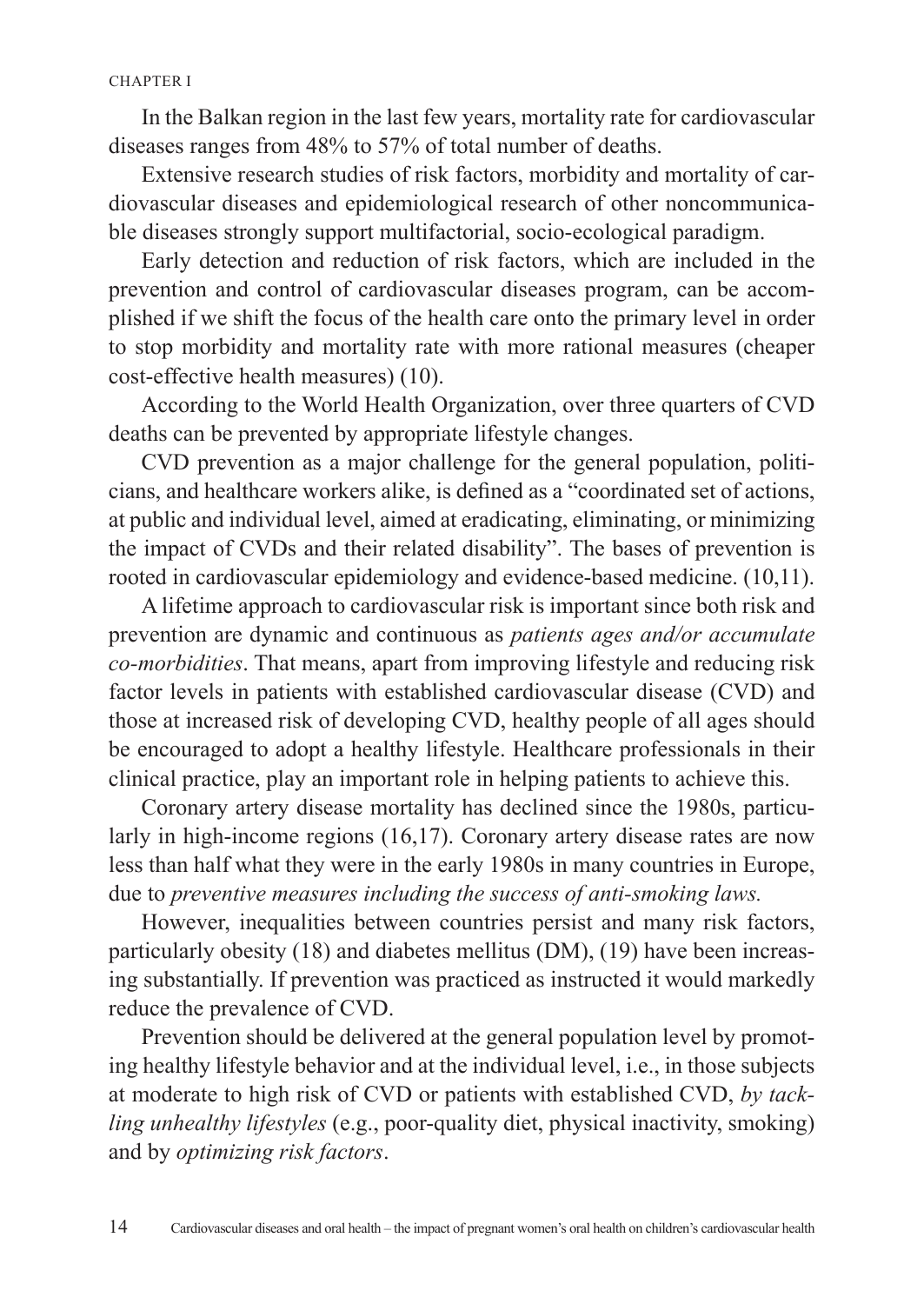Prevention is effective: the elimination of health risk behaviors would make it possible to prevent at least 80% of CVDs and even 40% of cancer  $(20, 21)$ .

### When to start prevention?

Ideally, prevention of cardiovascular diseases begins *during pregnancy and lasts for the rest of patient's life* /21, 22/.

All scientific evidence collected through studies in recent decades have confirmed that an increased cardiovascular risk begins to develop in the (very) early years of life. Even exposure to risk factors before birth can affect the risk of CVD during life.

Although children have a low absolute risk of developing CVDs, those with a relatively high risk compared to their peers, an increased risk of having cardiovascular events *later in life* remains due to *risk factors 'monitoring'* (those at the upper percentiles of the cardiovascular risk distribution early in life, have tendencies to stay there).

Healthy lifestyle is therefore crucial among young people, even though ethical and other reasons do not provide strong evidence according to randomized studies in favor of reducing CVD, *such as school health education programs or smoking cessation programs*.

Primary prevention should begin in early childhood by creating a healthy diet, banning smoking, regular physical exercise which will prevent or slow down the development of atherosclerosis.

There is a growing number of studies in modern medicine indicating that children nowadays are overweight, which is risk factor for many chronic diseases such as: cardiovascular diseases, type II diabetes, orthopedic and psychological illnesses.

The epidemic of obesity is one of the most important health problems facing the world today. Obesity prevalence has increased threefold in European countries in the last two decade.

A question is raised: what shall we do to prevent cardiovascular diseases? Why should schools worry about heath?

As a society, we value good health. Good health is necessary for effective learning. Healthy students become healthy, productive citizens. School is the place where we spend most of our youth, therefore we need to initiate change. We need to work as a team on our environment, society and on introducing new policies.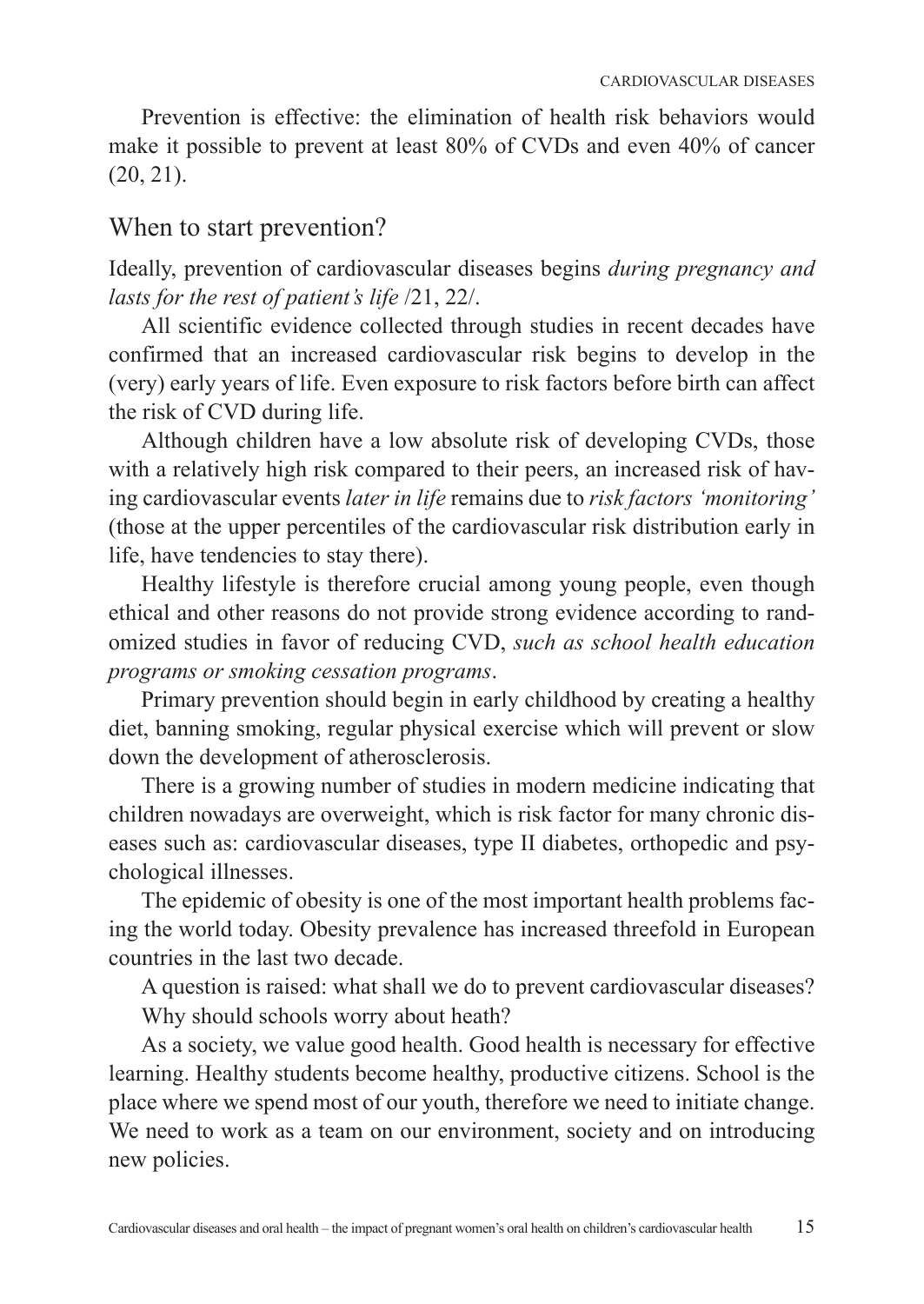Our priority should be creating a place for physical activity and proper nutrition in schools, developing funded prevention programs and systematic approach to the problem. We need to point out the problem of obesity in an adequate manner and create partnerships with local communities in creating healthy lifestyle. Schools can provide quality physical education classes, healthy nutrition campaigns, parenting education, psycho-social education/ intervention with nutrition strategies.

## Prevention is the key!

#### *It is necessary to establish dialogue in cardiovascular medicine!*

Prevention of obesity consists of nutrition conducted according to modern guidelines in relation to the input of carbohydrates, fats, proteins, vitamins, and fluids. It is necessary to maintain regular physical activity, both in school and in free time (22). It is also necessary to promote continuous education about healthy eating and lifestyle (physical activity, negative effect of smoking) *in all primary and secondary schools in the country*, and to involve *teams of family doctors in monitoring the nutritional status of young children and youth.*

In order to further implement strategy of systematic risk prevention of CVD and develop health promotion concept, more efficient coordination and active participation of relevant institutions is needed, starting with the Ministry of Health and all level of healthcare system by paying special attention to primary healthcare teams, family medicine teams, all the way to educational institutions at all levels as well as patient associations.

#### References

- 1. World Health Organization. Joint WHO/FAO Expert Consultation on Diet, Nutrition and the Prevention of Chronic Diseases. 2002. Report No. 916.
- 2. Berenson GS, Blonde CV, Faris RP (1979) Cardiovascular disease risk factor variable during the first year of life. Am J Dis Child 133: 1049-57.
- 3. Mesihović-Dinarević, J Cardiovasc Dis Diagn:" Prevention of Cardiovascular Disease from an Early Age", 2017, 5:3; DOI: 10.4172/2329-9517.1000268
- 4. Berenson GS, Srinivasan SR, Hunter SM, Nicklas TA, Freedman DS, et al. (1989) Risk factors in early life as predictors of adult heart disease: The Bogalusa heart study. Am J Med Sci 298: 141-151.
- 5. Geer JC, McGill, He Strong JP (1961) The fine structure of human atherosclerotic lesions. Am J Pathol 38: 263-269.
- 6. Dhuper S, Buddhe S, Patel S (2013) Managing cardiovascular risk in overweight children and adolescents. Paediatr Drugs 15: 181-190.